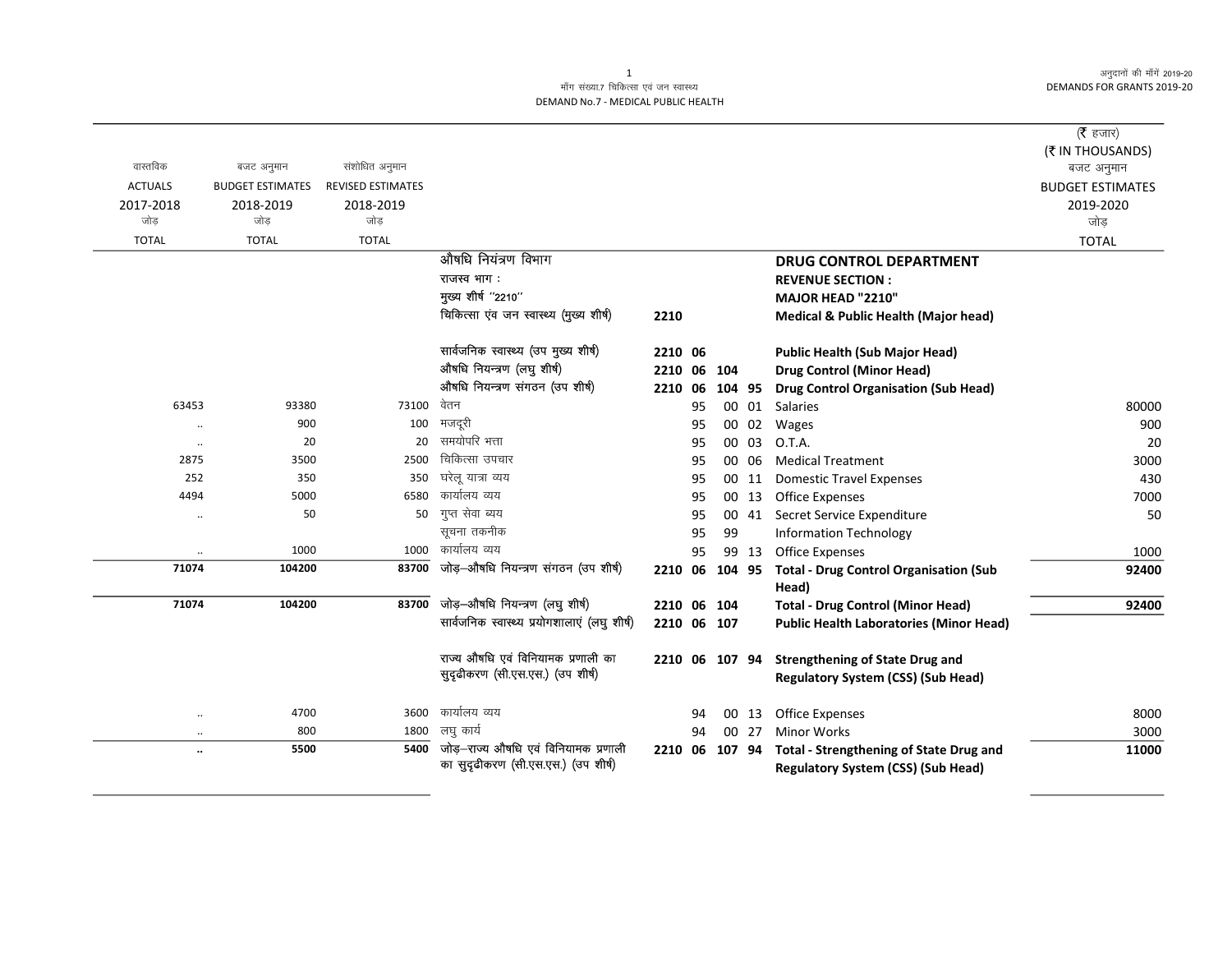अनुदानों की माँगें 2019-20 DEMANDS FOR GRANTS 2019-20

## माँग संख्या.7 चिकित्सा एवं जन स्वास्थ्य DEMAND No.7 - MEDICAL PUBLIC HEALTH

|                      |                         |                          |                                                            |                |    |        |       |                                                           | ( $\bar{\tau}$ हजार)<br>(₹ IN THOUSANDS) |
|----------------------|-------------------------|--------------------------|------------------------------------------------------------|----------------|----|--------|-------|-----------------------------------------------------------|------------------------------------------|
| वास्तविक             | बजट अनुमान              | संशोधित अनुमान           |                                                            |                |    |        |       |                                                           | बजट अनुमान                               |
| <b>ACTUALS</b>       | <b>BUDGET ESTIMATES</b> | <b>REVISED ESTIMATES</b> |                                                            |                |    |        |       |                                                           | <b>BUDGET ESTIMATES</b>                  |
| 2017-2018            | 2018-2019               | 2018-2019                |                                                            |                |    |        |       |                                                           | 2019-2020                                |
| जोड                  | जोड                     | जोड                      |                                                            |                |    |        |       |                                                           | जोड़                                     |
| <b>TOTAL</b>         | <b>TOTAL</b>            | <b>TOTAL</b>             |                                                            |                |    |        |       |                                                           | <b>TOTAL</b>                             |
|                      |                         |                          | राज्य औषधि एवं विनियामक प्रणाली का                         |                |    |        |       | 2210 06 107 93 Strengthening of State Drug and            |                                          |
|                      |                         |                          | सुदृढीकरण (राज्य अंश) (उप शीर्ष)                           |                |    |        |       | <b>Regulatory System (State Share) (Sub</b>               |                                          |
|                      |                         |                          |                                                            |                |    |        |       | Head)                                                     |                                          |
| $\ddot{\phantom{a}}$ | 1600                    | 2400                     | कार्यालय व्यय                                              |                | 93 |        | 00 13 | Office Expenses                                           | 5200                                     |
| $\ddotsc$            | 200                     | 1200                     | लघु कार्य                                                  |                | 93 |        | 00 27 | <b>Minor Works</b>                                        | 2000                                     |
| $\ddot{\phantom{a}}$ | 1800                    | 3600                     | राज्य औषधि एवं विनियामक प्रणाली का                         | 2210 06 107 93 |    |        |       | <b>Total - Strengthening of State Drug and</b>            | 7200                                     |
|                      |                         |                          | सुदृढीकरण (राज्य अंश) (उप शीर्ष)                           |                |    |        |       | <b>Regulatory System (State Share) (Sub</b><br>Head)      |                                          |
| $\ldots$             | 7300                    | 9000                     | जोड़–सार्वजनिक स्वास्थ्य प्रयोगशालाएं<br>(लघु शीर्ष)       | 2210 06 107    |    |        |       | <b>Total - Public Health Laboratories (Minor</b><br>Head) | 18200                                    |
| 71074                | 111500                  | 92700                    | जोड़-सार्वजनिक स्वास्थ्य (उप मुख्य शीर्ष)                  | 2210 06        |    |        |       | Total - Public Health (Sub Major Head)                    | 110600                                   |
| 71074                | 111500                  | 92700                    | जोड़-मुख्य शीर्ष "2210"                                    | 2210           |    |        |       | TOTAL - MAJOR HEAD"2210"                                  | 110600                                   |
| 71074                | 111500                  | 92700                    | जोड़–राजस्व भाग                                            |                |    |        |       | <b>TOTAL - REVENUE SECTION</b>                            | 110600                                   |
|                      |                         |                          | पूंजी भाग :                                                |                |    |        |       | <b>CAPITAL SECTION:</b>                                   |                                          |
|                      |                         |                          | मुख्य शीर्ष "4210"                                         |                |    |        |       | MAJOR HEAD "4210"                                         |                                          |
|                      |                         |                          | चिकित्सा और जन स्वास्थ्य पर पूंजी<br>परिव्यय (मुख्य शीर्ष) | 4210           |    |        |       | <b>Capital Outlay on Medical and Public</b>               |                                          |
|                      |                         |                          | सार्वजनिक स्वास्थ्य (उप मुख्य शीर्ष)                       |                |    |        |       | <b>Health (Major Head)</b>                                |                                          |
|                      |                         |                          | सार्वजनिक स्वास्थ्य प्रयोगशाला (लघु शीर्ष)                 | 4210 04        |    |        |       | <b>Public Health (Sub Major Head)</b>                     |                                          |
|                      |                         |                          |                                                            | 4210 04 107    |    |        |       | <b>Public Health Laboratories (Minor Head)</b>            |                                          |
|                      |                         |                          | औषधि नियन्त्रण (उप शीर्ष)                                  | 4210 04        |    | 107 95 |       | <b>Drug Control (Sub Head)</b>                            |                                          |
| $\ddotsc$            | 12000                   | 1500                     | मशीनरी तथा उपकरण                                           |                | 95 |        | 00 52 | Machinery & Equipment                                     | 500                                      |
| $\ddot{\phantom{a}}$ | 12000                   | 1500                     | जोड़-औषधि नियन्त्रण (उप शीर्ष)                             | 4210 04        |    |        |       | 107 95 Total - Drug Control (Sub Head)                    | 500                                      |
|                      |                         |                          | राज्य औषधि एवं विनियामक प्रणाली का                         | 4210 04 107 94 |    |        |       | <b>Strengthening of State Drug and</b>                    |                                          |
|                      |                         |                          | सुदृढीकरण (सी.एस.एस) (उप शीर्ष)                            |                |    |        |       | <b>Regulatory System (CSS) (Sub Head)</b>                 |                                          |
| $\cdot$ .            | 12500                   | 15000                    | मशीनरी तथा उपकरण                                           |                | 94 |        | 00 52 | Machinery & Equipment                                     | 25000                                    |
| $\ddot{\phantom{a}}$ | 12500                   | 15000                    | जोड़—राज्य औषधि एवं विनियामक प्रणाली                       | 4210 04        |    | 107 94 |       | <b>Total - Strengthening of State Drug and</b>            | 25000                                    |
|                      |                         |                          | का सुदृढीकरण (सी.एस.एस) (उप शीर्ष)                         |                |    |        |       | <b>Regulatory System (CSS) (Sub Head)</b>                 |                                          |

2